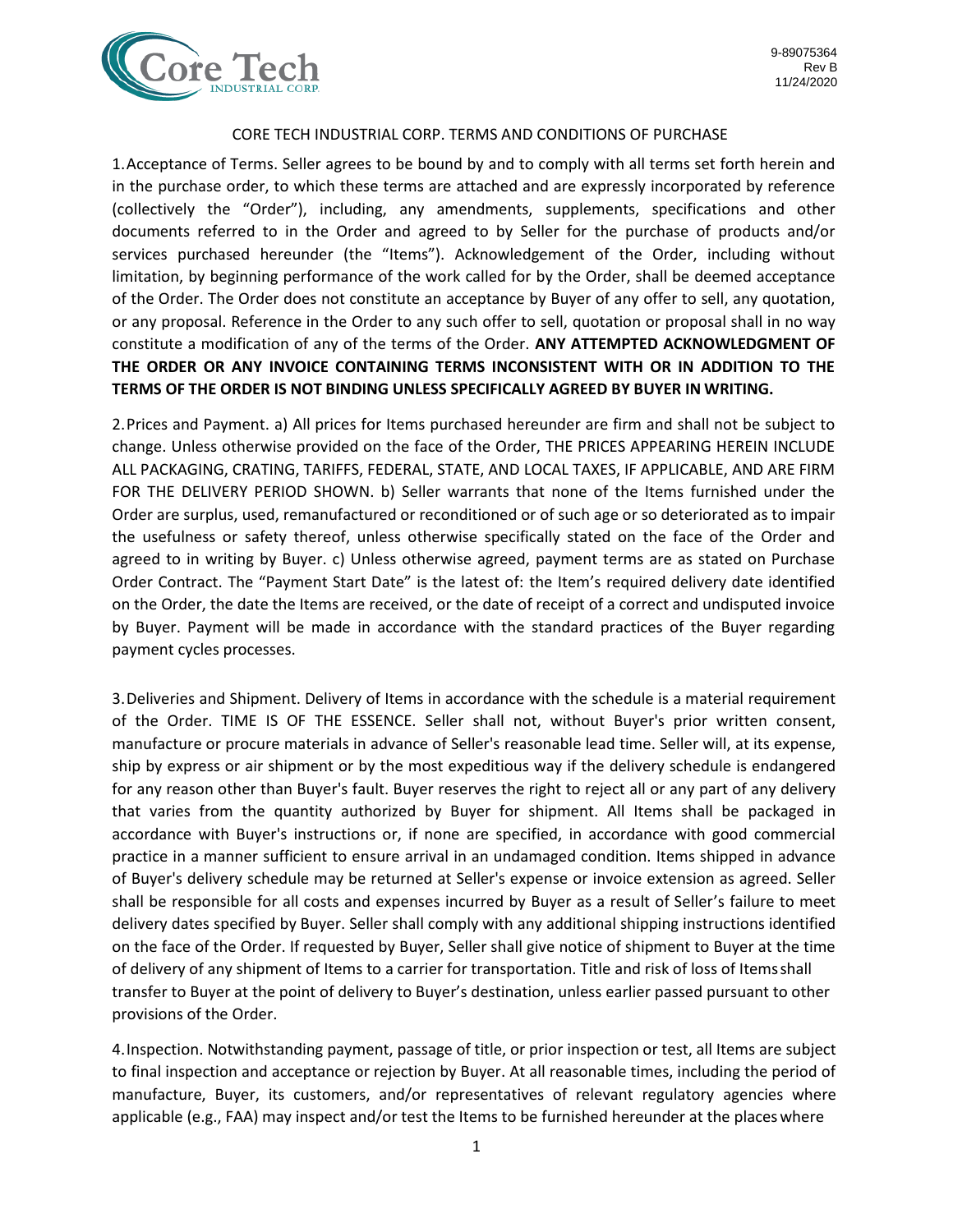

the work is being performed, including those of the Seller's suppliers, and Seller shall provide, without additional charge, reasonable facilities and assistance for safe and convenient inspection and test. Buyer may inspect 100% or a sample of all Items or any lot of Items at Buyer's option, and Buyer shall have the right to reject all or any portion of the Items or lot of Items if any such inspection reveals them to be in non conformance with specifications and or terms of the Order.

5. Warranties. a) Seller warrants that for a period of four (4) years after acceptance of the Items by Buyer, all Items furnished to Buyer will be free from defects in material and workmanship, will conform to applicable drawings, designs, specifications, and samples, will meet all functional and performance requirements and, to the extent the Order calls for services to be performed, that such services will be free from defects in workmanship, will meet all requirements of the Order and will be performed to the highest standards of workmanship in the industry (all of which are hereinafter collectively referred to as "Conforming Items"). At Buyer's discretion, Seller shall repair, replace, or refund the fees paid for the Items that fail to comply with this warranty. Seller shall be responsible for the payment of any shipping and processing costs associated with the return of any non-Conforming Items; in the case that Buyer has paid for any such shipping costs, Seller shall reimburse Buyer for all shipping, processing and priority costs incurred in relation to the non-Conforming Items. b) In the event non-Conforming Items are furnished and returned to Seller, and within ten (10) business days therefrom, Seller shall repair or replace such non-Conforming Items. In the case of services, in the event that Seller is notified ofthe non-Conforming Item, within ten (10) business days therefrom, Seller shall repair, replace or re-perform such non-Conforming Items. The failure of Seller to repair or replace and redeliver or re-perform such non-Conforming Items within such ten (10) business day period shall entitle Buyer, at its election and in addition to any other rights or remedies it may have at law or in equity, to have such non-Conforming Items repaired, replaced, or serviced at Seller's expense. Should Buyer receive non-Conforming Items, Buyer shall always retain the right to terminate the applicable Order and any associated Orders without obligation to remit payment for Items not yet received; in such an event, upon Buyer's request, Seller shall issue to Buyer a pro-rated refund of fees paid for the non-Conforming Items. This remedy is not exclusive and shall be in addition to any other remedy available at law, in equity, or under the Order. c) In addition to the costs of repairing or replacing such non-Conforming Items Seller agrees that, notwithstanding the provisions of any warranties, expressed or otherwise, negotiated with respect to Items purchased from Seller by Buyer or Buyer's customers, Seller shall reimburse Buyer for labor and material costs, including but not limited to overhead and general administrative and/or inspection expenses reasonably incurred by Buyer and any other costs incurred by Buyer from its customers related to the non-Conforming Item.

6. Hazardous Substances and Waste. Seller shall be solely responsible for managing all wastes of any nature associated with its activities and or procedures and will manage any such wastes in compliance with local, state and federal regulations. It is the responsibility of the seller to inform the buyer of any hazardous materials involved in the Order. When present or performing work on any Buyer site, Seller will not release hazardous substances or constituents to the environment and will take all necessary measures to prevent endangerment to human health by any such hazardous substances orconstituents.

7. Changes. a) Buyer may at any time make changes within the general scope of the Order in any one or more of the following: (i) drawings, designs or specifications where the goods to be furnished are to be specially manufactured for Buyer; (ii) method of shipment or packing; (iii) place and time of delivery; (iv) amount of Buyer's furnished property; (v) quality; (vi) quantity; or (vii) scope or schedule of the Items. If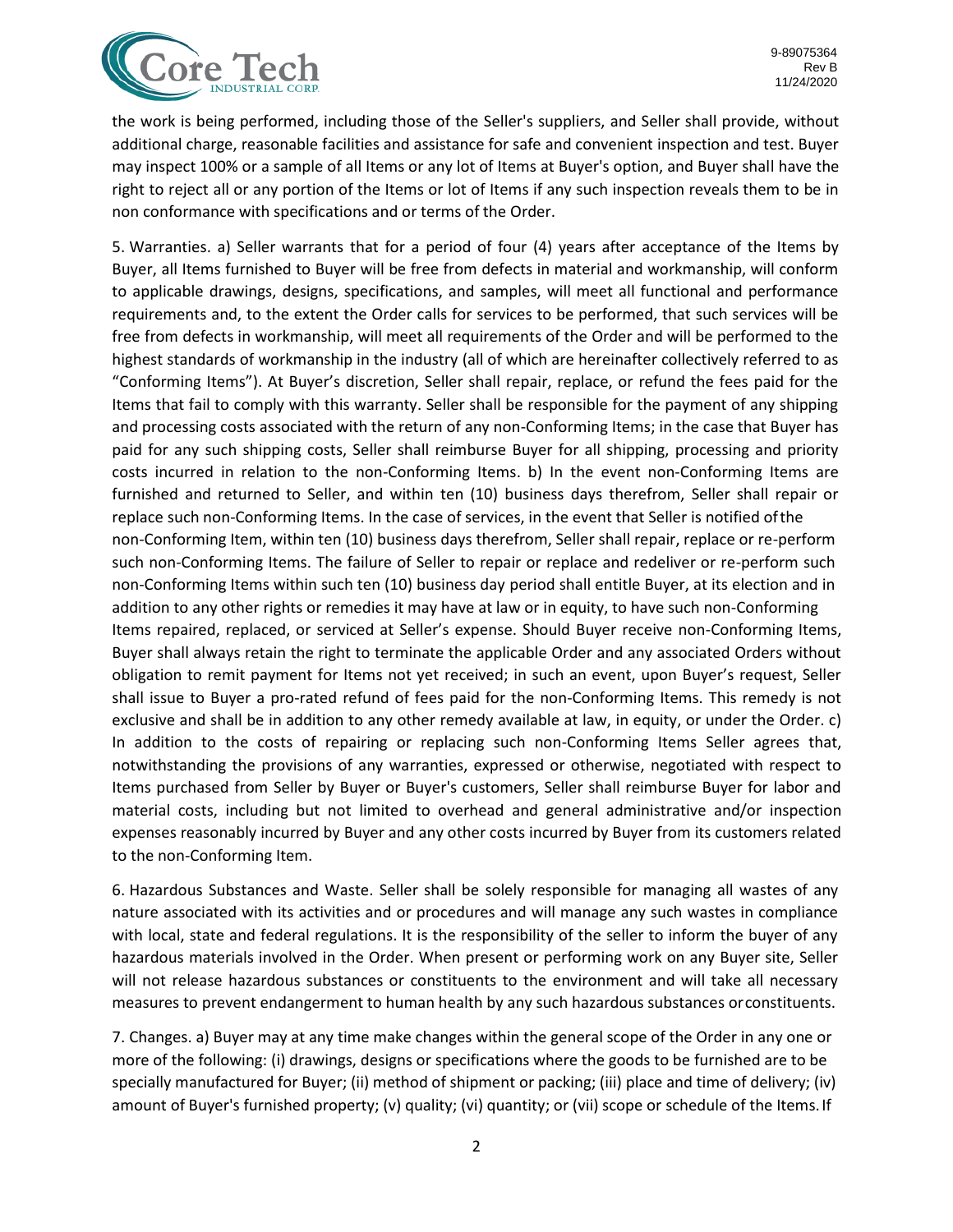

any changes cause an increase or decrease in the cost, or the time required for the performance of any work under the Order, a mutually agreed upon equitable adjustment shall be made in the Order price or delivery schedule, or both, in writing. Any claim for adjustment related to obsolescence, scrap, and/or rework resulting from any change shall be limited to the materials in process at the time of the change and within the Seller's normal manufacturing cycle needed to meet the Purchaser's delivery schedule. Any Seller claim for adjustment under this article will be deemed waived unless asserted within thirty (30) calendar days from Seller's receipt of the change or suspension notification, and may only include reasonable, direct costs that will necessarily be incurred as a direct result of the change. Notwithstanding the above or any other provision of the Order, Seller hereby agrees that any changes made to meet the specified performance requirements of the Order shall not entitle Seller to any adjustment in either price or delivery. b) During performance of the Order, Seller shall not make any changes in the design of Items to be furnished by Seller under the Order without advance written notification to and written approval of Buyer. The above requirement applies whether or not there is a cost impact associated with the change and regardless of the type of change involved, including product improvements. Unless otherwise mutually agreed to in writing, Seller shall be responsible for all of Buyer's costs incurred as a result of any changes implemented by Seller.

8. Confidentiality. a) All tangible and intangible property furnished to Seller by Buyer or specifically paid for by Buyer that uses, is based on or incorporates any of the foregoing, shall be and remain Buyer's property (hereinafter referred to as "Buyer Proprietary Information and Property"). Except to the extent specifically provided in the Order, Seller shall have no rights in any Buyer Proprietary Information and Property. Seller may use Buyer Proprietary Information and Property only in the performance of work for Buyer and, upon Buyer's request, Seller will deliver all Buyer Proprietary Information and Property and all copies thereof to Buyer. c) Seller shall keep Buyer Proprietary Information and Property confidential and may not disclose such to any person or entity or otherwise reveal or in any manner display or demonstrate such in any public or private forum without Buyer's prior, express, written permission. If, with Buyer's prior, express, written permission, Seller furnishes Buyer Proprietary Information and Property to any supplier or subcontractor of Seller for use in performance of Buyer's Orders, Seller shall (i) insert the substance of this Article in all orders to such supplier or subcontractor; and (ii) remain responsible hereunder for any breach by such supplier or subcontractor of this Article. d) Seller shall not disclose the making of any Order or display any products manufactured for Buyer that utilize, are based on or incorporate any of Buyer Proprietary Information and Property in any advertisement, journal, magazine or other publication or on the internet or in any other medium. Seller may not use Buyer's (or its affiliate's) name or logo (including any trademark of Buyer) in any of its advertising or publicity material without Buyer's prior written consent, which may be withheld or given in Buyer's absolute discretion. e) Seller shall not use (and shall not assist others in using) any Buyer Proprietary Information and Property to engage in activity outside of the Order, including, without limitation, support of the aftermarket for the Items.

9. Intellectual Property. Seller warrants that the Products and/or services provided or process used shall not infringe any patent, copyright, trademark, or other proprietary right of any third party or misappropriate any trade secret of any third party. The Seller agrees to indemnify, defend, and hold harmless Buyer Indemnitees ("Buyer Indemnitees" shall mean and include any of Buyer and its subsidiaries, affiliates, agents, representatives, customers and invitees and their respective officers, directors, shareholders, and employees) from all costs and expenses related to any suit, claimor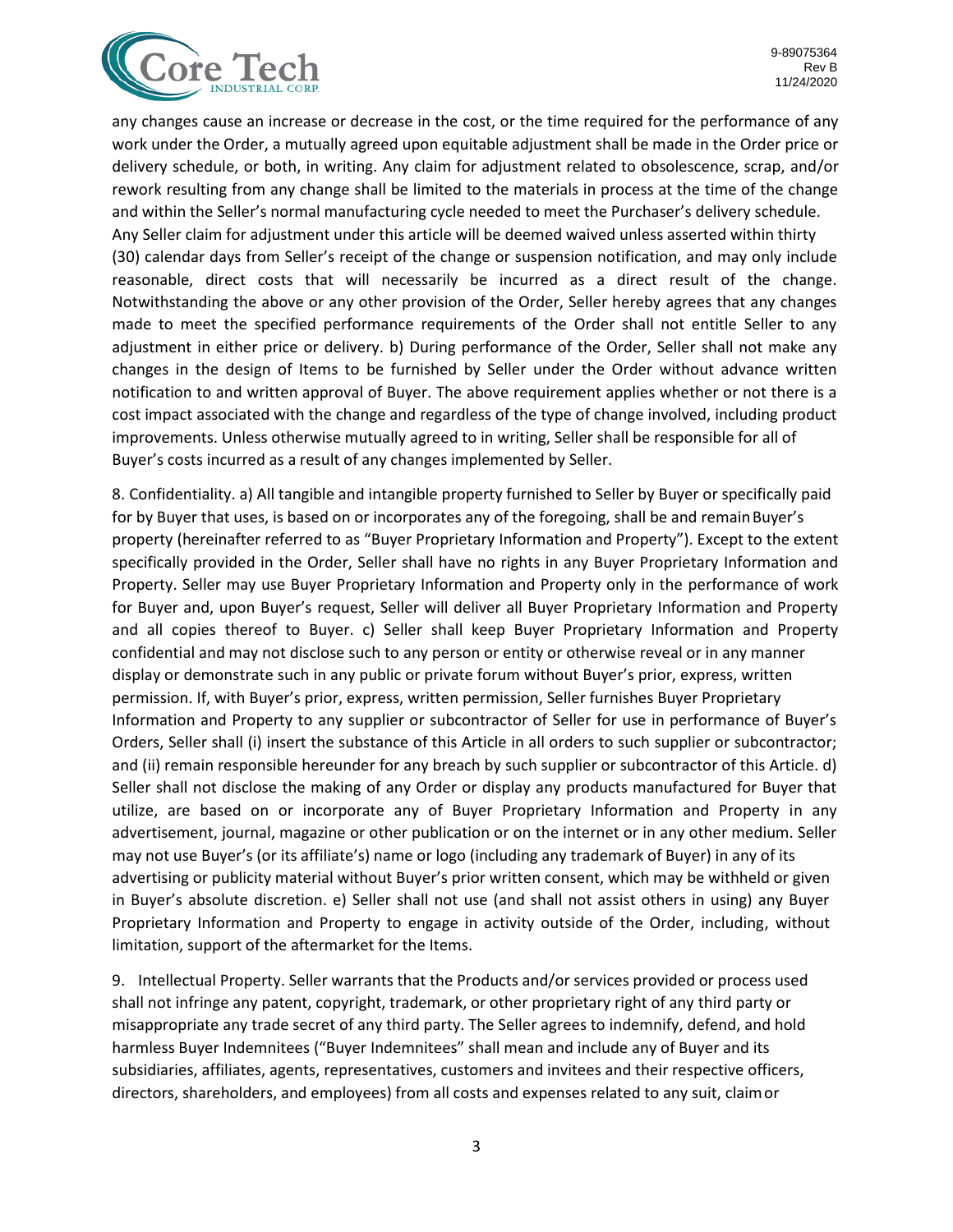

proceeding (including any and all attorneys' fees) brought against any of the Buyer Indemnitees based on a claim that any service, article or apparatus, software, material, equipment, part, device or process, or any part thereof included in the Items furnished hereunder, or any device or process necessarily resulting from the use thereof, constitutes an infringement of any patent, copyright, trademark, trade secret or other intellectual property right of any third party. Buyer shall notify Seller of any such suit, claim or proceeding and give Seller authority, information, and assistance (at Seller's expense) for the defense of same, and Seller shall pay all damages and costs awarded therein. If use of said service, article or apparatus, material, equipment, part, device or process ("Infringing Material") is enjoined, Seller shall, at its own expense and at its option, either procure for Buyer (and Buyer's customer(s)) the right to continue using said article or apparatus, material, equipment, part, process or device, (or in the case of a service, Seller shall procure for Buyer (and Buyer's customer(s)) the right to continue receiving such service) or replace same with a non-infringing equivalent. Any modification to or substitute for any Infringing Material provided under this Article is subject to all of the terms and conditions herein, including, without limitation, the indemnification provisions of this Article. Where neither of the foregoing options is possible, Seller shall reimburse Buyer for all costs and fees that it has paid for the impacted Items, including without limitation, costs or fees associated with transportation, installation and removal of the Infringing Material.

10. Record Retention. Seller shall retain all records related to: (i) the Items, and (ii) any transactions between Seller and Buyer, including but not limited to records related to quality, for a minimum period of seven (7) years following the delivery of the last Order for the Items hereunder, or longer if required by Buyer, applicable law, or regulation. Upon Buyer's written request, Seller will promptly deliver all such records to Buyer or its designee, or dispose of such records, unless such records are required to be retained by Seller pursuant to applicable law, regulation, or for insurance purposes.

11. Seller's Status. It is understood and agreed that Seller and/or its employees engaged in the performance of the Order by Seller are not employees of Buyer and are not entitled to Buyer employee benefits or privileges or any payment from Buyer (other than as expressly provided for in the Order) and the Seller shall pay the salaries or expenses, applicable taxes, including Social Security and unemployment benefits of said employees. Seller shall also pay any expenses normally paid by an employer in connection with its employees assigned to Buyer's account. Seller and its employees are and shall be deemed to be independent contractors at all times during its performance of the work specified in the Order.

12. Suspension. Buyer may at any time, by notice to Seller, suspend performance of the work for such time as it deems appropriate. Upon receiving notice of suspension, Seller shall promptly suspend work to the extent specified, properly caring for and protecting all work in progress and materials, supplies and equipment Seller has on hand for performance. Upon Buyer's request, Seller shall promptly deliver to Buyer copies of outstanding purchase orders and subcontracts for materials, equipment and/or services regarding the suspended work and take such action relative to such purchase orders and subcontracts as Buyer may direct. Buyer may at any time withdraw the suspension as to all or part of the suspended work by written notice specifying the effective date and scope of withdrawal. Seller shall resume diligent performance on the specified effective date of withdrawal of suspension. All claims for increase or decrease in the cost of or the time required for the performance of any work caused by such suspension shall be pursued pursuant to, and consistent with, Article 8 regarding "Changes."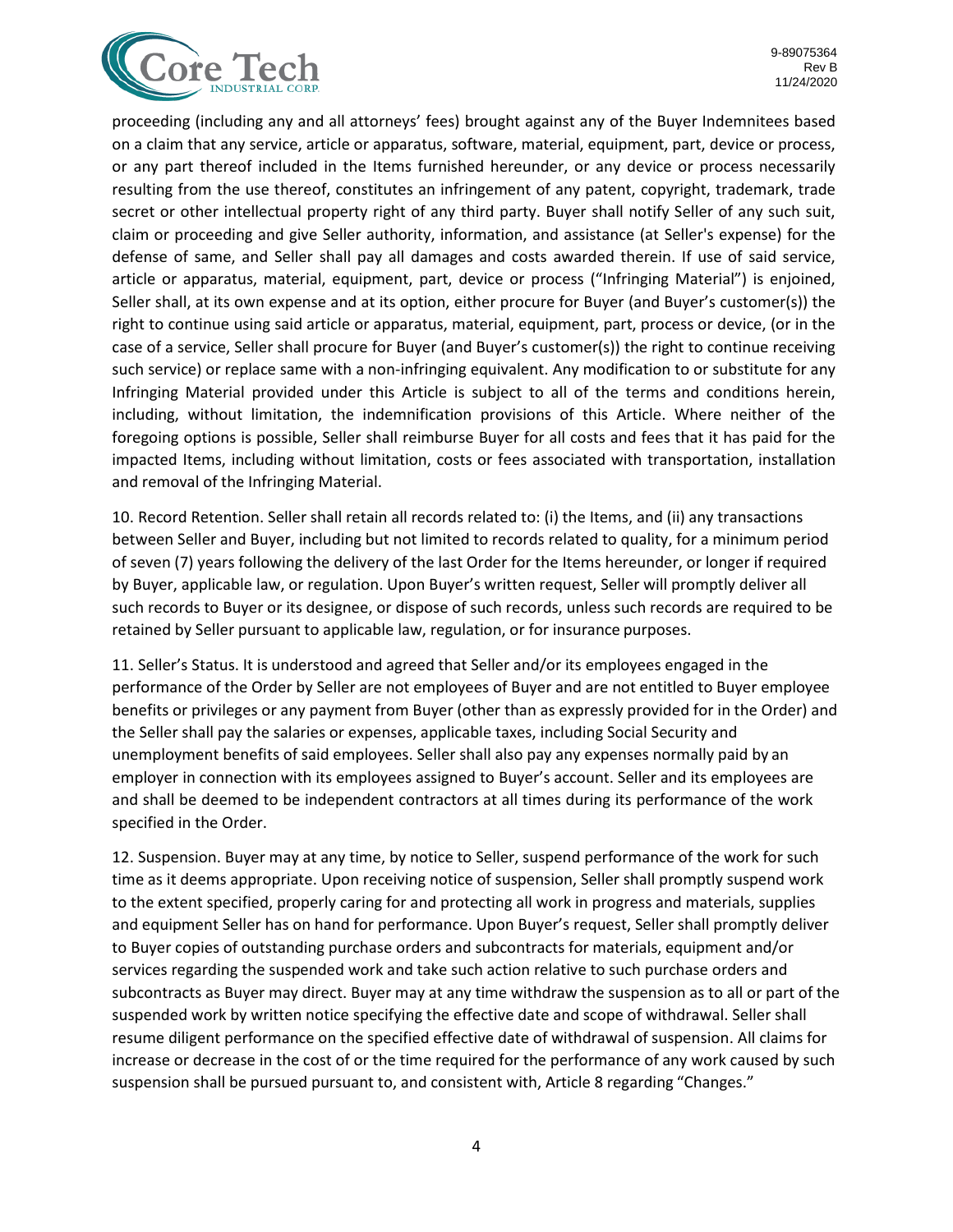

13. Termination. a) By written notice, Buyer may terminate the Order or any part hereof, for its sole convenience. In the event of such termination, Seller shall immediately stop all work hereunder and shall promptly cause all of its suppliers and subcontractors to cease work. Subject to the terms of the Order, Seller shall be paid a portion of the Order price reflecting the actual costs incurred for the work performed prior to the notice of termination, plus reasonable charges Seller can reasonably demonstrate to the satisfaction of Buyer using its standard record keeping system, that have resulted from the termination. Seller shall submit its claim no later than sixty (60) days, or within the time designated by Buyer's customer, after receipt of the termination notice. Seller shall make reasonably available to Buyer or Buyer's representative, any books, records and papers supporting its claim. Seller shall not be paid for any work performed or costs incurred which should have been avoided. In consideration of Buyer remitting any such payments, upon request by Buyer, Seller shall ship to Buyer any Items or portions of Items which have been produced up to the date of termination. b) By written notice, Buyer may terminate the Order in whole or in part: (i) if Seller fails or refuses to perform in accordance with any of the requirements of the Order (a "Default"), (ii) if Seller becomes insolvent or suspends any of its operations or if any petition is filed or proceeding commenced by or against Seller (whether voluntary or involuntary) under any federal or state law, or under any agreement, instrument, security interest, or similar arrangement, relating to bankruptcy, arrangement among debtor and creditors, reorganization, receivership or assignment for the benefit of creditors, or (iii) if Seller is added to the federal Excluded Parties List System ("EPLS") or any other government denial list including but not limited to the Denied Persons List, Specially Designated Nationals List, or any other sanction or embargo lists issued by the U.S. Department of State, U.S. Department of Commerce or Office of Foreign Assets Control. Any such termination will be without liability to Buyer except for completed Items delivered and accepted by Buyer, payment for which can be set off against damages incurred by Buyer. Buyer may require Seller to transfer title and deliver to Buyer any or all property produced or procured by Seller for performance of the work completed as of the termination and Seller shall be credited with the reasonable value thereof not to exceed Seller's actual incurred costs or the Order price, whichever is less.

14. Indemnification. Seller shall defend, indemnify and hold harmless Buyer Indemnitees from and against all liability, demands, claims, losses, costs, damages, and expenses, including but not limited to attorneys' fees, by reason or on account of: (i) property damage, death, and personal injury of whatsoever nature or kind arising out of, as a result of, or in connection with the performance of the Order that is occasioned by the actions or omissions of Seller or its suppliers or subcontractors at any tier and/or (ii) Seller's breach of any of its obligations under these Terms and Conditions of Purchase and/or any Order.

15. Insurance. Seller will maintain and carry sufficient liability insurance to cover its obligations under the Order, with reputable insurance carriers reasonably acceptable to Buyer. Seller will, if requested by Buyer, furnish certificates of insurance from its carrier(s) which shall provide that such coverage shall not be changed without thirty (30) days advance written notification to Buyer.

16. Quality Assurance. a) The Seller shall implement and maintain a quality system conforming to requirements set forth and shared during supplier qualification. Seller will grant Buyer, its customer, and relevant regulatory agencies access to its facilities, and all relevant data, records and material in order to observe, evaluate and verify Seller's compliance with its quality obligations under the Order. Seller will further provide Buyer, its customer and relevant regulatory agencies with reasonable facilities and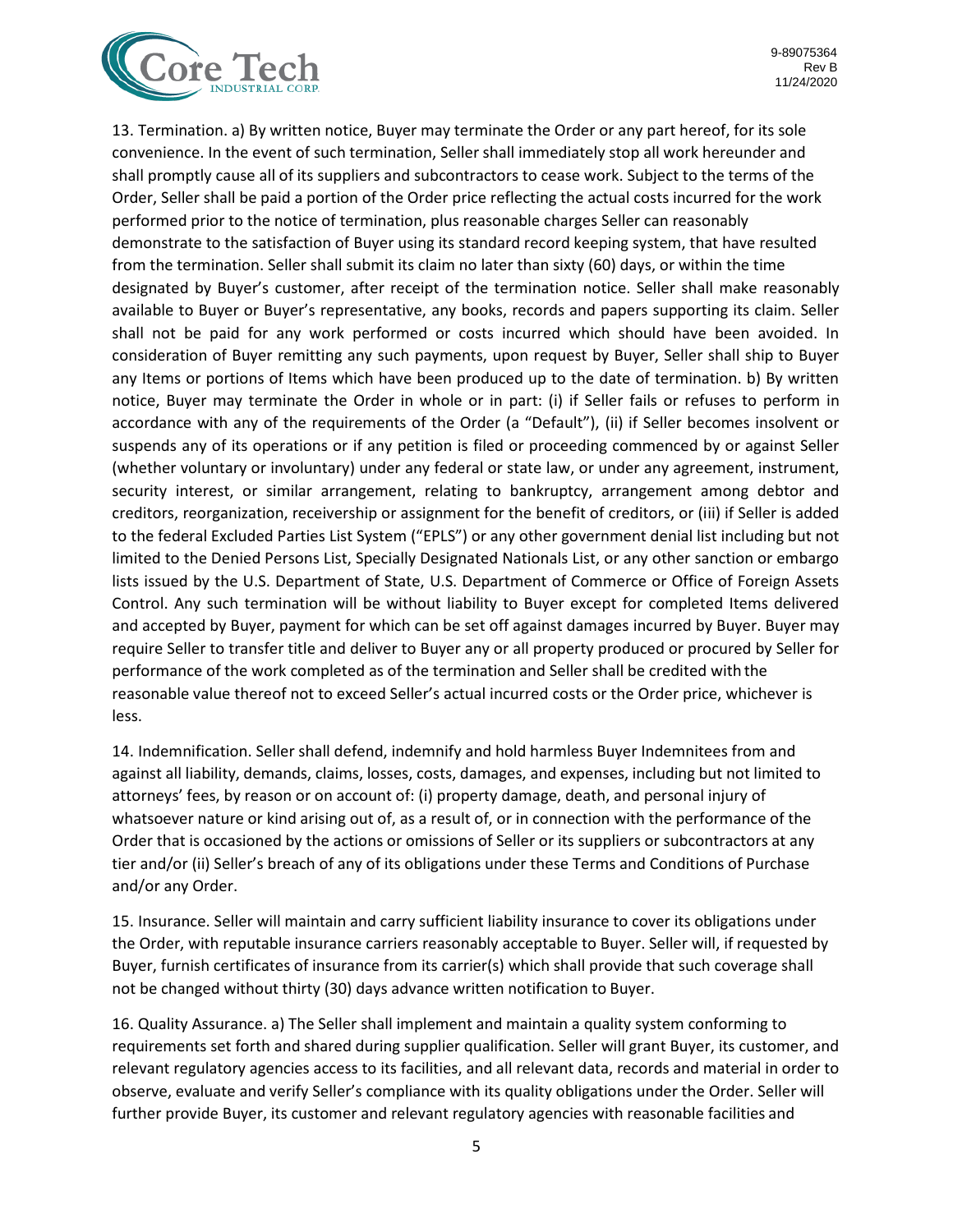

assistance for safe and convenient observation, evaluation and verification. b) Unless otherwise agreed to in writing, each shipment as specified by Buyer on the Order, shall contain a Certificate of Conformance ("C of C") and a Material Certification with authorized signatures from Seller. Each C of C must state that all Items contained in a shipment meet all requirements of the Order (including, without limitation specification requirements), reference Buyer's Order number, part number, engineering change revision level, serial number (if applicable), and quantity represented.).

17. Further Assurances. Upon request by Buyer, Seller will: (i) furnish to Buyer any additional information reasonably requested, (ii) execute and deliver, at its own expense, any other documents reasonably requested to be executed and delivered, and (iii) take any other actions as Buyer may reasonably require to more effectively carry out the intent, and comply with the terms, of this Agreement. Further, Seller will promptly respond to requests by Buyer for information regarding the qualifications, experience, past performance and financial condition of Seller.

18. Audit. a) Buyer may by itself and/or by engaging a reputable third party auditor, audit the Seller's performance under these terms and/or the applicable Order. Buyer shall give the Seller reasonable prior notice of any intended audit (unless Buyer is aware of or has reasonable grounds to suspect fraud). The Seller shall provide Buyer and/or the relevant auditor access to all information, facilities, materials, installations, premises, procedures or other resources (including staff) as it shall reasonably require to undertake the audit (or, in the case of facilities and premises that are not within the Seller's control shall use reasonable efforts to obtain such access), subject to Buyer requiring the auditor to enter into a reasonable confidentiality agreement with the Seller restricting disclosure of the Seller's confidential information to a reasonable extent. b) For public companies- Seller shall, upon request and reasonable notice, provide to Buyer Seller's financial records for the prior three (3) year period. For private companies- Upon request from Buyer, Seller shall provide a letter from a Certified Public Accountant or reputable financial institution describing Seller's then current financial health and condition (which must include any known contingencies), and, if required by Buyer, description regarding any prior year's financial health and condition (not to exceed three prior years). Such financial records will be used by Buyer to assess Seller's ongoing financial viability and will be treated as Confidential Information hereunder.

19. Order of Precedence. Except as provided otherwise in a written document executed by authorized representatives of Buyer and Seller, in the event of any conflict among the provisions of the Order and any other associated documentation, the following order of precedence shall apply in interpreting the Order: (i) the text of a purchase order to which the Order applies, (ii) the specifications, drawings or any other supporting documentation sent with the Order, (iii) any special or supplemental terms and conditions incorporated by reference in such purchase order, and (iv) these Terms and Conditions of Purchase.

20. Disputes and Choice of Law. The parties shall attempt to amicably resolve any dispute which arises under these Terms and Conditions of Purchase or any Order by engaging the appropriate representatives within each party's company. The Order shall, in all respects be interpreted, construed, and governed by and in accordance with the laws of the state of New York, excluding its conflict of laws rules. Claims arising from or relating to this Order shall be brought only in courts located in New York.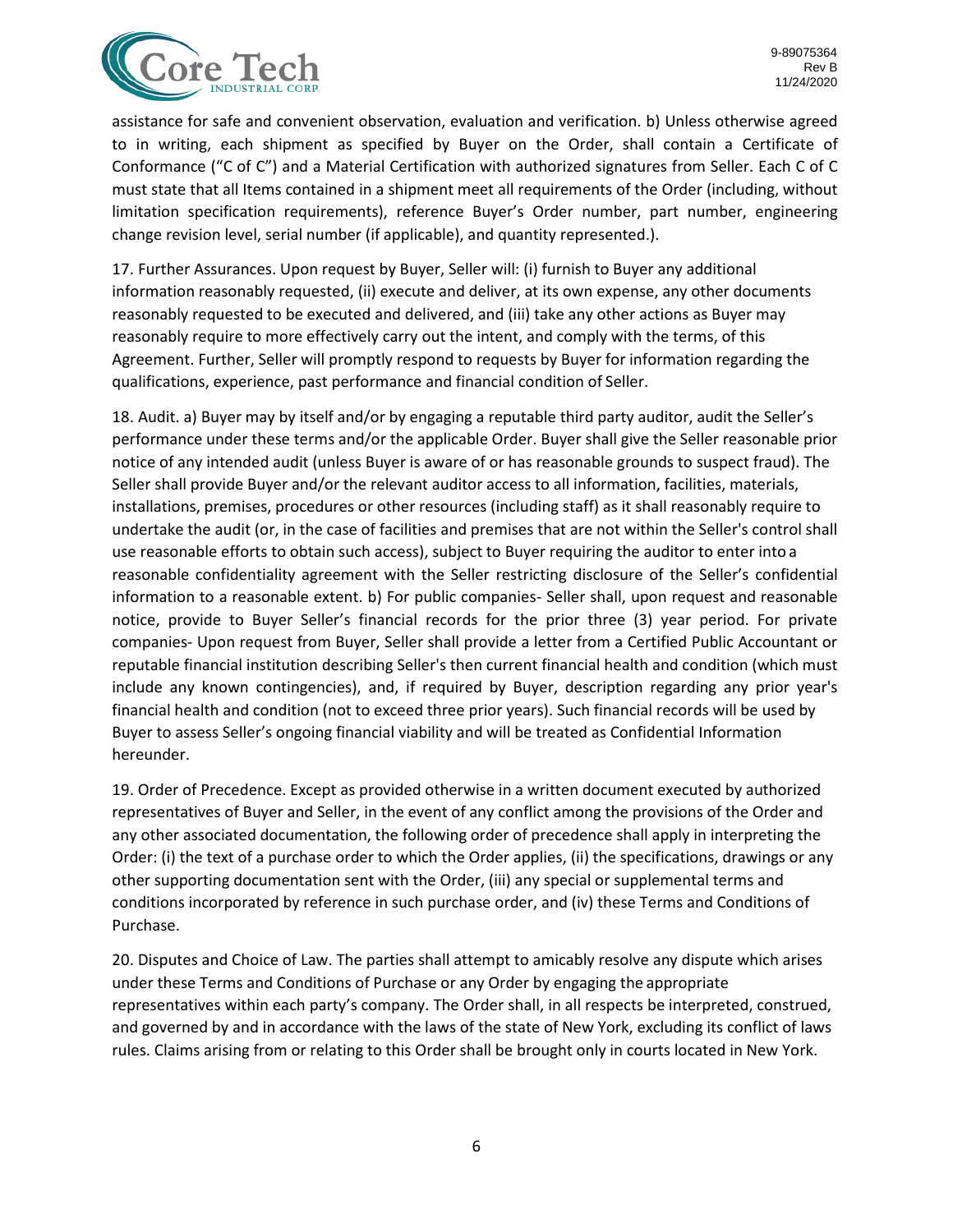

21. Rights and Remedies of Buyer. The rights and remedies of Buyer set forth herein shall be in addition to any other rights and remedies provided in law or equity and the failure or delay by Buyer to exercise any rights or remedies under the Order shall not operate as a general waiver thereof.

22. Non-waiver. Neither any failure nor any delay by Buyer in exercising any right, power, or privilege under any Order will operate as a waiver of such right, power, or privilege, and no single or partial exercise of any such right, power, or privilege will preclude any other or further exercise of such right, power, or privilege or the exercise of any other right, power, or privilege. The waiver by Buyer of a breach of any provision of any Order will not operate or be construed as a waiver of any subsequent breach.

23. Assignment and Subcontracting. a) Seller shall flow the substance and obligations of the terms herein to its subcontractors and to its subsuppliers. Seller shall remain fully responsible for any acts or omissions of such subcontractor(s) and/or sub-supplier(s) as if such subcontractor(s) and/or subsupplier(s) is/are Seller. Any assignment or subcontract for a majority of the materials, services and/or labor by Seller of or under the Order shall be void unless the prior written consent of the Buyer is granted in writing. Notwithstanding the foregoing, Buyer may assign its rights and/or obligations under this Order, in whole or in part, without consent of Seller. Any assignment in violation of this paragraph shall be void. This Order shall be binding upon the parties' respective successors and permitted assigns. b) Seller shall not transfer production of Products supplied under this Order, in whole or in part, to a production location located outside the United States of America without prior written consent of Buyer.

24. Change in Control. Seller shall inform Buyer of any anticipated and/or actual instances that may result in a Seller Change in Control within a reasonable period of time following Seller's awareness of any anticipated and/or actual instances that may result in a Seller Change in Control.

25. Severability. In the event any provision of the Order is held to be unenforceable or invalid by any court of competent jurisdiction, the validity and enforceability of the remaining provisions of the Order will not be affected and, in lieu of such invalid or unenforceable Article, there will be added automatically as part of the Order provisions as similar in terms as may be valid and enforceable under applicable law.

26. Miscellaneous. The prevailing party in any action or proceeding for the enforcement, protection or establishment of any right or remedy under these Terms and Conditions of Purchase or forthe interpretation of such shall be entitled to recover their reasonable attorneys' fees and costs in connection with such action or proceeding from the non-prevailing party. The parties consent to the jurisdiction of the state or federal courts sitting in New York over any litigation or claim brought to enforce the terms hereof or determine any rights hereunder. Any litigation or claim brought by any party relating in any way to these Terms and Conditions of Purchase may be brought only in the Supreme Court of the State of New York for the County of Saratoga or in the United States District Court for the Northern District of New York. Each party acknowledges that should such party violate the provisions of these Terms and Conditions of Purchase, it will be difficult or impossible to determine the resulting damage to the non-breaching party. Therefore, in the event of such a breach, in addition to any other remedies it may have, the non-breaching party shall be entitled to temporary and permanent injunctive relief to enforce the provisions hereof without the necessity of proving actual damage.